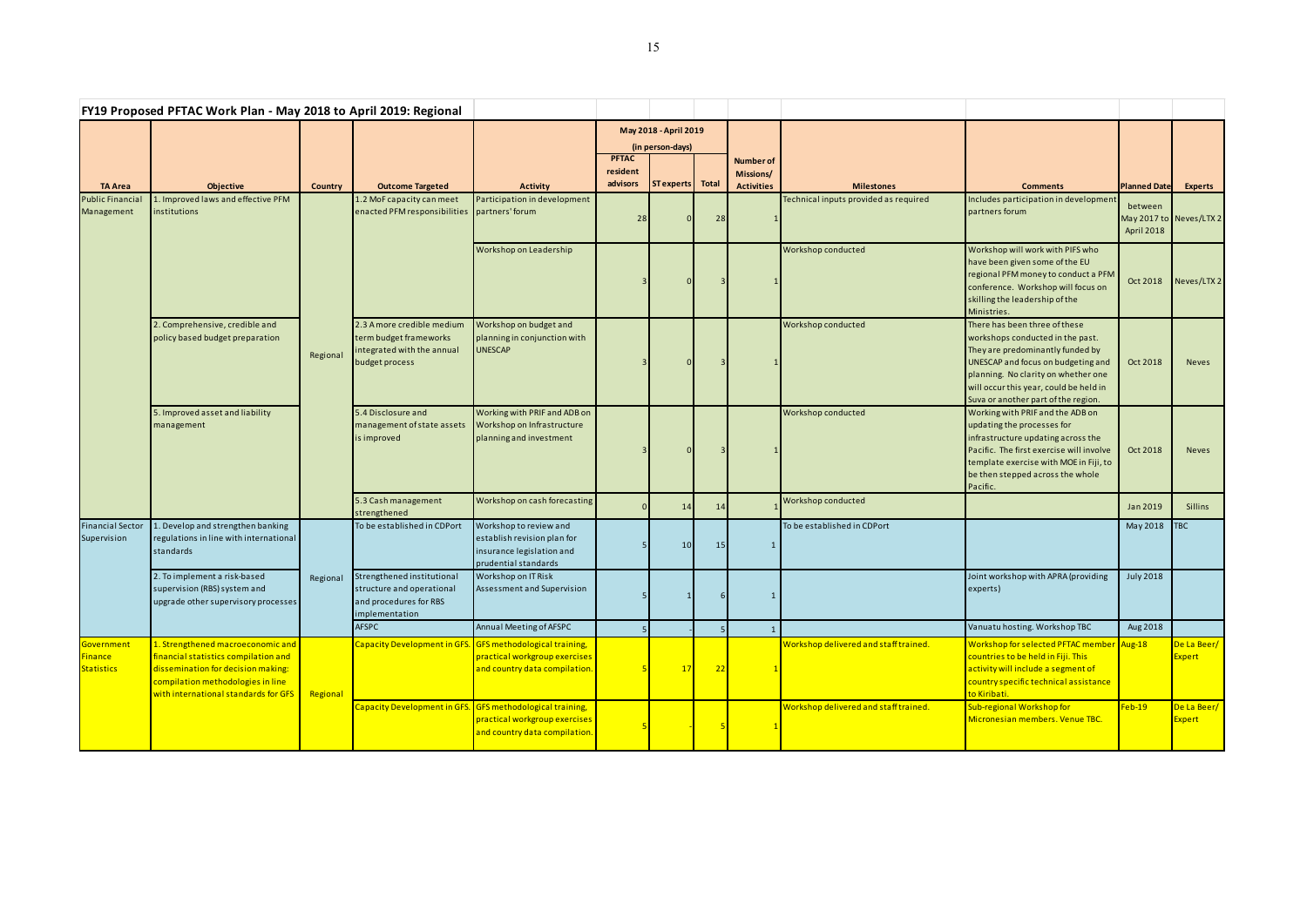|                                  | FY19 Proposed PFTAC Work Plan - May 2018 to April 2019: Regional                                                                                                                                                                                                                                                              |          |                                                                                                                                                                    |                                                                                                             |                                           |                   |       |                                                    |                                                                                                                                        |                                                                                                                                                                          |                                            |                     |
|----------------------------------|-------------------------------------------------------------------------------------------------------------------------------------------------------------------------------------------------------------------------------------------------------------------------------------------------------------------------------|----------|--------------------------------------------------------------------------------------------------------------------------------------------------------------------|-------------------------------------------------------------------------------------------------------------|-------------------------------------------|-------------------|-------|----------------------------------------------------|----------------------------------------------------------------------------------------------------------------------------------------|--------------------------------------------------------------------------------------------------------------------------------------------------------------------------|--------------------------------------------|---------------------|
|                                  |                                                                                                                                                                                                                                                                                                                               |          |                                                                                                                                                                    |                                                                                                             | May 2018 - April 2019<br>(in person-days) |                   |       |                                                    |                                                                                                                                        |                                                                                                                                                                          |                                            |                     |
| <b>TA Area</b>                   | <b>Objective</b>                                                                                                                                                                                                                                                                                                              | Country  | <b>Outcome Targeted</b>                                                                                                                                            | <b>Activity</b>                                                                                             | <b>PFTAC</b><br>resident<br>advisors      | <b>ST</b> experts | Total | <b>Number of</b><br>Missions/<br><b>Activities</b> | <b>Milestones</b>                                                                                                                      | <b>Comments</b>                                                                                                                                                          | <b>Planned Date</b>                        | Experts             |
| <b>Real Sector</b><br>Statistics | 1. Strengthen compilation and<br>dissemination of data on<br>macroeconomic and financial<br>statistics for decision making<br>according to the relevant<br>internationally accepted statistical<br>standard, including<br>developing/improving statistical<br>infrastructure, source data,<br>serviceability and/or metadata. | Regional | 1.3 Staff capacity increased<br>through training, especially<br>on developing source data,<br>compilation methods, and<br>dissemination                            | Delivery of training to<br>compilers from FSM, Palau<br>and RMI                                             |                                           |                   |       |                                                    | Relative to the baseline, the number of staff<br>trained to compile and/or disseminate these<br>statistics is adequate by April 2019   | Sub-regional multi-sector workshop<br>for Northern Pacific (topics tbc)                                                                                                  |                                            | Wild,<br>Richard    |
|                                  |                                                                                                                                                                                                                                                                                                                               |          | 1.3 Staff capacity increased<br>through training, especially<br>on developing source data,<br>compilation methods, and<br>dissemination                            | Delivery of training to<br>compilers from Fiji, PNG,<br>Samoa, Solomon Islands,<br><b>Tonga and Vanuatu</b> |                                           |                   |       |                                                    | Relative to the baseline, the number of staff<br>trained to compile and/or disseminate these<br>1 statistics is adequate by April 2019 | Multi-topic workshop on GDP, GNI and<br>budget formulation for members not<br>trained in FY17; likely held in Fiji                                                       |                                            |                     |
|                                  |                                                                                                                                                                                                                                                                                                                               |          | 1.20 Metadata released<br>internally and to the public<br>have been strengthened<br>consistent with the dataset<br>to enhance interpretation<br>and analysis.      | Participation in the ABS Pacific<br>Leadership Forum                                                        |                                           |                   |       |                                                    | More metadata have been compiled and/or<br>made available to users to support data<br>analysis by January 2019                         | . Expected to be held<br>August/September 2018, location TBC<br>• technical input to discussions and<br>networking with heads of statistical<br>agencies                 |                                            |                     |
|                                  |                                                                                                                                                                                                                                                                                                                               |          | 1.20 Metadata released<br>internally and to the public<br>have been strengthened<br>consistent with the dataset<br>to enhance interpretation<br>and analysis.      | Participation in the Pacific<br><b>Statistics Steering Committee</b><br>(facilitated by the SPC)            |                                           |                   |       |                                                    | More metadata have been compiled and/or<br>made available to users to support data<br>analysis by January 2019                         | Expected to be held mid-November<br>2018, location TBC<br>. PFTAC round table update from de la<br>Beer (GFS) / Wild, including economic<br>statistics coordination work |                                            |                     |
| Revenue<br>Administration        | 1. Strengthened revenue<br>administration management and<br>governance arrangements                                                                                                                                                                                                                                           | Regional | 1&2 Better revenue<br>administration, management Revenue Reforms<br>and governance<br>arrangements & stronger tax<br>administration core<br>functions.             | PFTAC/CARTAC workshop on                                                                                    |                                           |                   |       |                                                    | Aligning best practice TA delivery                                                                                                     | This workshop will discuss and<br>compare TA delivered by both PFTAC<br>and CARTAC and stimulate discussions<br>on how delivery can be improved.                         | 6/25/2018<br>6/29/2018                     | Shrosbree           |
|                                  |                                                                                                                                                                                                                                                                                                                               |          | 1.1 Capacity for reform<br>increased due to clear reform framework on managing<br>strategy and a strategic<br>management framework<br>adopted and institionalized. | Workshop - Providing a<br>change in tax administration<br>modernization                                     |                                           |                   | 10    |                                                    | Build management capability to manage<br>transformational change.                                                                      | This workshop will provide managers<br>with insights to manage<br>organizational change.                                                                                 | 8/20/2018<br>8/24/2018                     | T.B.D<br>/Shrosbree |
|                                  |                                                                                                                                                                                                                                                                                                                               |          | 1.1 - 1.5 PITAA Heads meeting - Reviewing regional progress<br>Management and core tax<br>functions.                                                               | during 2017/2018 and<br>planning ahead.                                                                     |                                           |                   |       |                                                    | Successful PITAA heads meeting and collective PFTAC will continue to support the<br>1 plans to further strengthen regional reforms.    | development of PITAA into a strong tax 9/20/2018<br>administration association.                                                                                          | 9/18/2018                                  | <b>LTX</b>          |
|                                  |                                                                                                                                                                                                                                                                                                                               |          | 1.5 Attend OCO annual<br>conference                                                                                                                                | Build on the alliance build<br>with the OCO to improve<br>regional risk management<br>capability.           |                                           |                   |       |                                                    | Attend the OCO conference in Melbourne and<br>deliver a presentation on risk management.                                               | To support DRM, PFTAC and the OCO<br>have entered into a strategic<br>partnership to improve risk<br>management between tax and<br>customs administrations.              | $6/11/2018$ - Shrosbree<br>6/15/2018       |                     |
|                                  | 2. Strengthened core functions<br>evidenced by an accurate taxpayer<br>base, taxpayer services supporting<br>voluntary compliance,<br>improvements in filing, payment and<br>audit activities                                                                                                                                 | Regional | 2.5 Audit and other<br>verification programs more<br>effectively ensure accuracy of<br>reporting                                                                   | Workshop - Build regional<br>audit management capability.                                                   |                                           |                   | 10    |                                                    | Improve audit management expertise.                                                                                                    | The audit function in PICs can be<br>improved through enhanced<br>management capability (identified<br>through a Training Needs Analysis)                                | $10/8/2018 - \overline{TBD}$<br>10/12/2018 |                     |
|                                  |                                                                                                                                                                                                                                                                                                                               |          | 2.3,2.4 A larger proportion of<br>taxpayers meet their filing<br>and payment obligational                                                                          | Workshop - Build regional<br>capability to improve the<br>management of returns and<br>debt - managers.     |                                           |                   | 10    |                                                    | Improve returns and debt management<br>capability.                                                                                     | Regional returns and debt<br>management statistics show room for 1/8/2019<br>improvement against TADAT<br>dimensions.                                                    | $1/4/2019$ -                               | <b>TBD</b>          |
|                                  |                                                                                                                                                                                                                                                                                                                               |          | 2.1-2.5 Strengthen regional<br>core tax administration<br>functions                                                                                                | Regional attachments -<br>strengthen PIC core tax<br>functions.                                             |                                           |                   |       |                                                    | Improve PIC core tax functions.                                                                                                        | Providing PIC staff with an opportunity 5/1/2018 -<br>to work with PFTAC on missions will<br>provide and build regional expertise.                                       | 4/30/2018                                  | <b>TBD</b>          |
|                                  |                                                                                                                                                                                                                                                                                                                               |          | 2.1-2.5 Strengthen regional<br>core tax administration<br>functions                                                                                                | Support PITAA in developing<br>"phase one" e-learning<br>training material.                                 |                                           | 12                | 12    |                                                    | PITAA's first e-learning program delivered by<br>1 12/31/2018.                                                                         | PFTAC will continue to support the<br>development of PITAA into a strong tax 6/25/2018<br>administration association.                                                    | $6/11/2018$ -                              | <b>TBD</b>          |